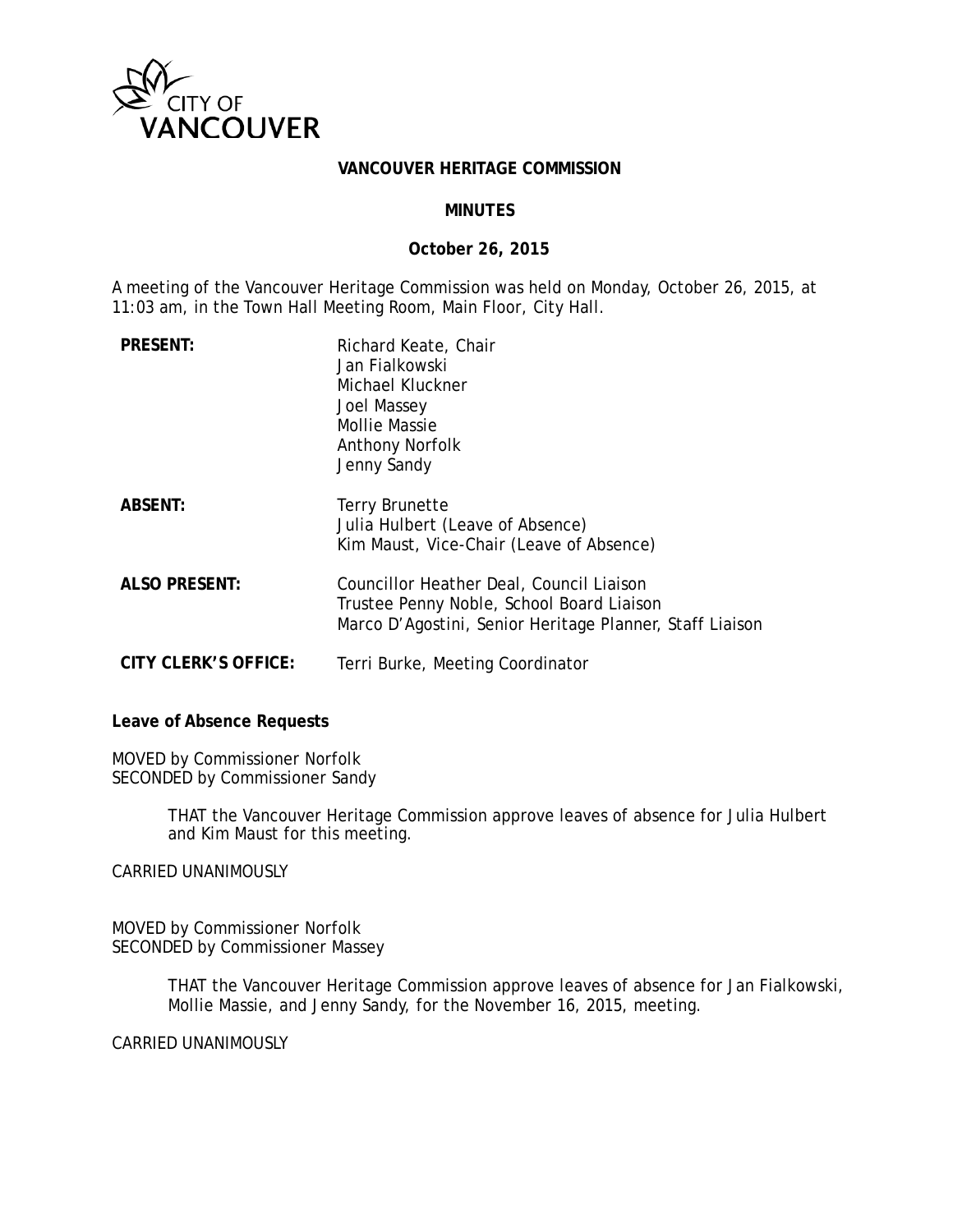# **Approval of Minutes**

MOVED by Commissioner Norfolk SECONDED by Commissioner Massie

> THAT the minutes of the October 5, 2015, Vancouver Heritage Commission meeting be approved.

CARRIED UNANIMOUSLY

# **1. Business Arising from the Minutes**

None.

- **2. Conservation Review**
- **(a) 5010 Cambie Street 'Milton and Fei Wong House' VHR 'A' (proposed) Rezoning Application**

### Applicant:

- Michael Brown, Developer
- Megan Faulkner, Donald Luxton & Associates
- RJ McCulloch, Donald Luxton & Associates

Staff:

• James Boldt, Heritage Group

Staff and the applicant team presented the application, and responded to questions.

MOVED by Commissioner Kluckner SECONDED by Commissioner Keate

> THAT the Vancouver Heritage Commission supports the application to retain the Wong residence and designate its exterior and its front yard landscaping, including the rock outcropping, and to construct a rear yard infill building as presented at the October 26, 2015, meeting;

FURTHER THAT the Commission recommends:

- 1. A full Conservation Plan be prepared, noting materials and maintenance strategies.
- 2. The applicant consider designating the courtyard space and its landscaping, and the interior elements as listed in the Character Defining Elements of the Statement of Significance.
- 3. A landscape buffer to frame the Wong residence be installed on the north side.

### CARRIED UNANIMOUSLY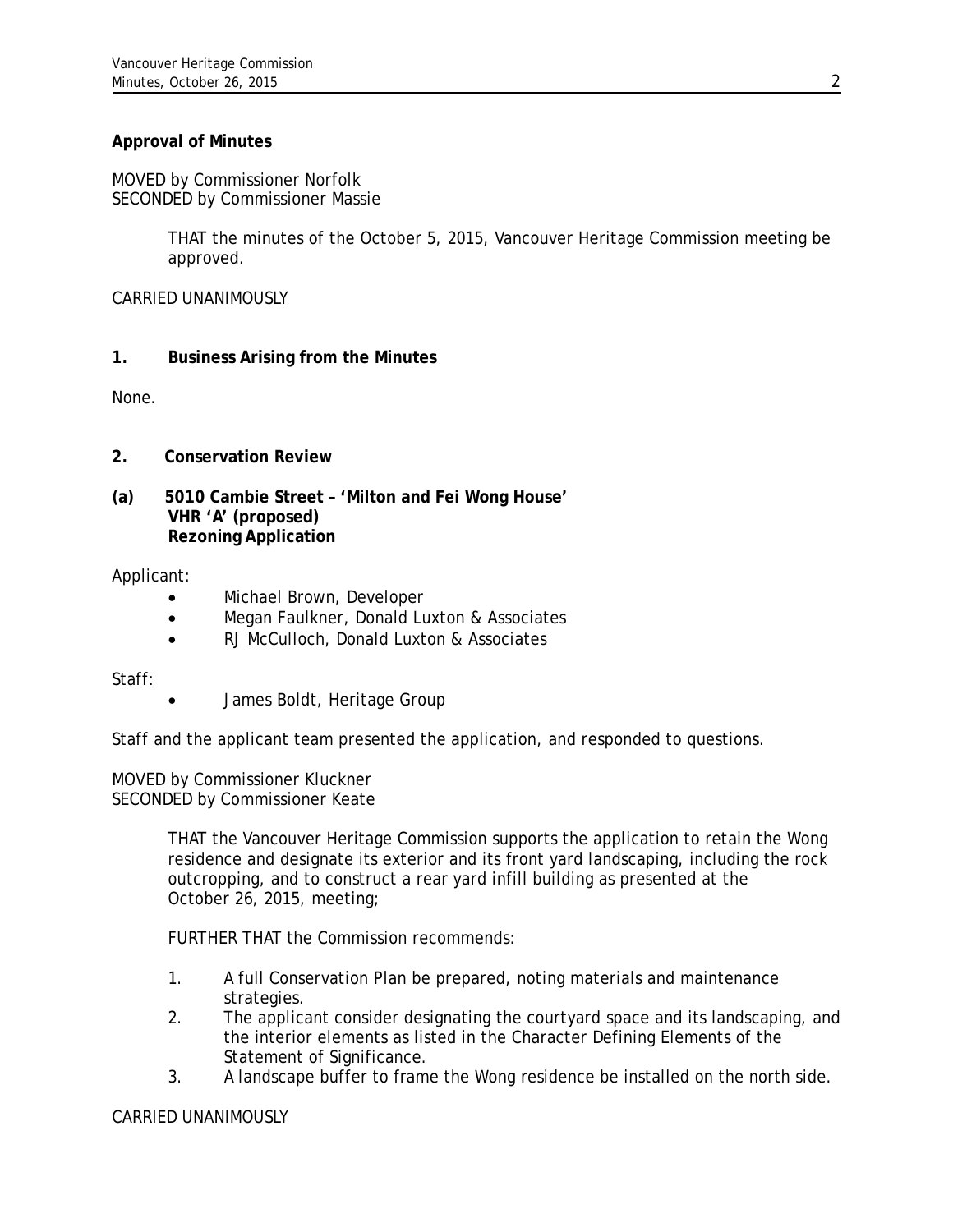## **(b) 2088 Charles Street – 'Carlsen Residence' VHR 'C' DE419160 (HRA)**

Applicant:

• Nicola Kozakiewicz

Staff:

• James Boldt, Heritage Group

Staff and the applicant team presented the application, and responded to questions.

MOVED by Commissioner Norfolk SECONDED by Commissioner Massie

> THAT the Vancouver Heritage Commission supports the application to designate the Carlsen Residence, 2088 Charles Street, to subdivide its lots and to construct a new building on the new parcel, as presented at the October 26, 2015, meeting;

FURTHER THAT the Commission requests that the applicant consider using wooden windows and doors in the new building.

CARRIED UNANIMOUSLY

## **3. Statement of Significance and Vancouver Heritage Register Subcommittee Report**

Hugh McLean, Heritage Planner, provided a report on the Statement of Significance and Vancouver Heritage Register Subcommittee meeting held on October 13, 2015, regarding the following projects:

- Langara Gardens;
- $\bullet$  144-146 West 11<sup>th</sup> Avenue Joseph Hicks House;
- 100-102 East Pender Street Sun Ah Hotel;
- 1819 West  $15<sup>th</sup>$  Avenue William Hatch House;
- 1638 Angus Drive Brougham Residence.

MOVED by Commissioner Norfolk SECONDED by Commissioner Sandy

> THAT the Vancouver Heritage Commission request that the Context Statement for Langara Gardens be referred back to the consultant for revisions;

FURTHER THAT the Commission support adding to the Vancouver Heritage Register as a B-listing:

• 100-102 East Pender Street – Sun Ah Hotel;